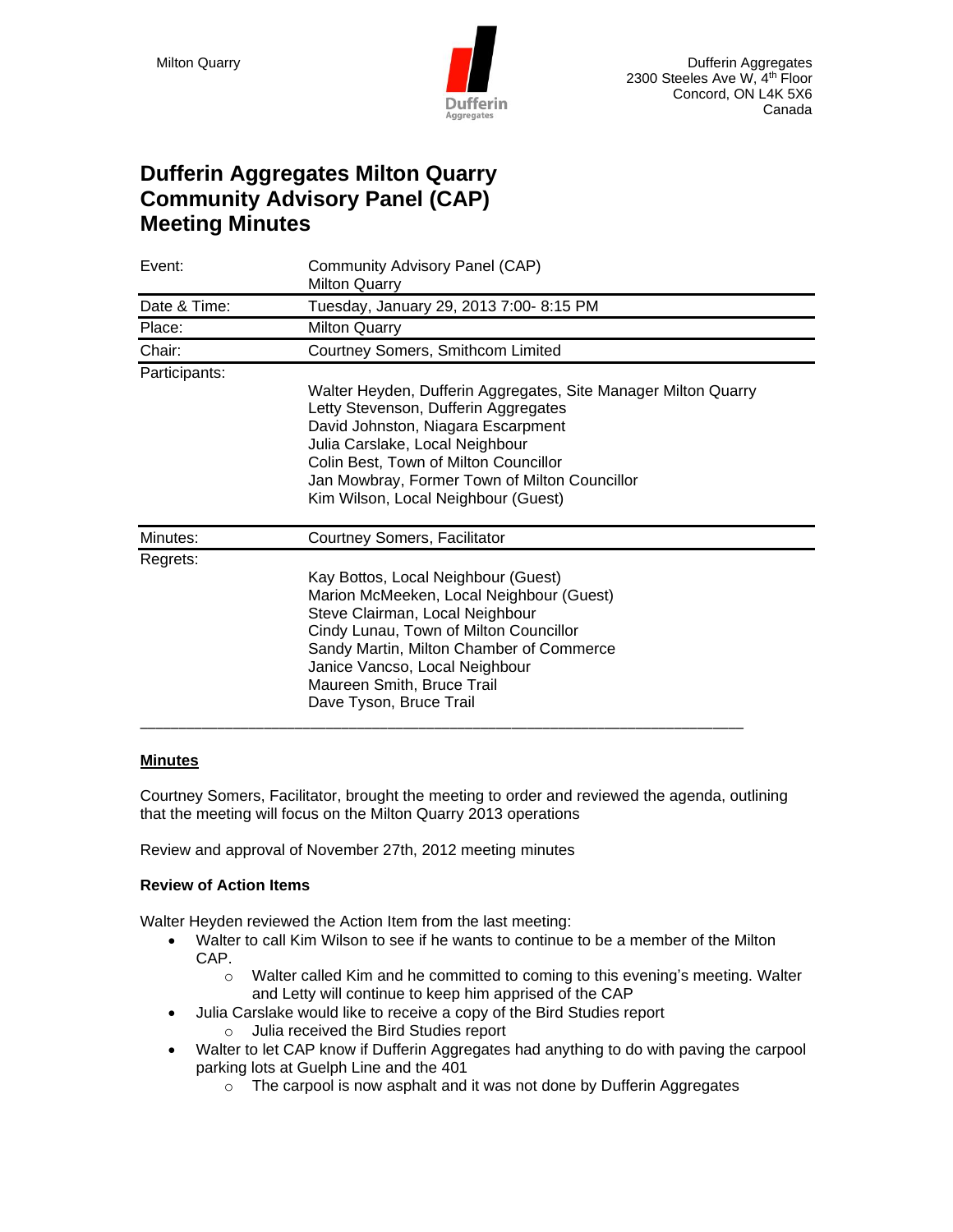

# **Update on Milton Quarry 2013 operations**

Walter Heyden provided an update on what is happening in 2013 at the operations

- Stripping (removal of trees and top soil) in Phase 1 and 2. It will cover approximately 12 acres
- Walter outlined that the road within the operations will be reduced at the end of the winter and a new haul route will be used
- Walter explained the Special Considerations being taken before the operations move into Phase 2
	- o A visual barrier (berm) will be built between Townline and the operations
	- o An acoustic berm will also be required. The berm is currently about 75% complete

Question One: Jan Mowbray asked why a berm is necessary

• Walter explained that it is required under the Aggregate Resources Act

Question Two: David Johnston asked if the berm would be permanent

• Walter explained that it will remain for the length of site operations but will be rehabilitated into the land after operation

Question Three: Dave Tyson asked if this berm is within the licensed area

• Walter answered yes

Question Four: Jan Mowbray asked what is the difference between the license limit and the extraction line

• Walter explained that the license limit is 15 meters back from the extraction area, plus a 5 meter set back

Question Five: David Johnston asked Walter if the water main on the berm side or non-berm side of the extraction limit

• Walter explained that the water main is on the non-berm side

# **New haul road**

- Walter used the presentation to point out to the CAP where the new haul road will be located (Slide 4)
- He outlined that the road will come through Cox Track and have a hard right and follow down Townline to the top pillar and into the West Cell.
	- $\circ$  Is the last haul road that will ever be built and it will allow for rehabilitation to be completed once operations is done
	- $\circ$  The current road within the North Quarry will be closed and will be flattened as part of the rehabilitation

Question Six: David Johnston asked if the Cox Track path would be affected

• Walter responded no, it will be unaffected

Question Seven: Jan Mowbray asked if there is a lot of salting done on the haul roads

• Walter explained that no, the operations do not salt the haul roads. The CRA monitors the sodium levels in the operations water discharge and the Milton Quarry has had to make some changes in operations to ensure that salt piles are not close to any ditches.

#### **New Silt Ponds**

- Walter showed the current reservoir and the settling pond that is currently on the operations.
- Walter explained that the Milton Quarry received a site amendment to create a settling pond in a new location to allow for less movement to achieve final rehabilitation.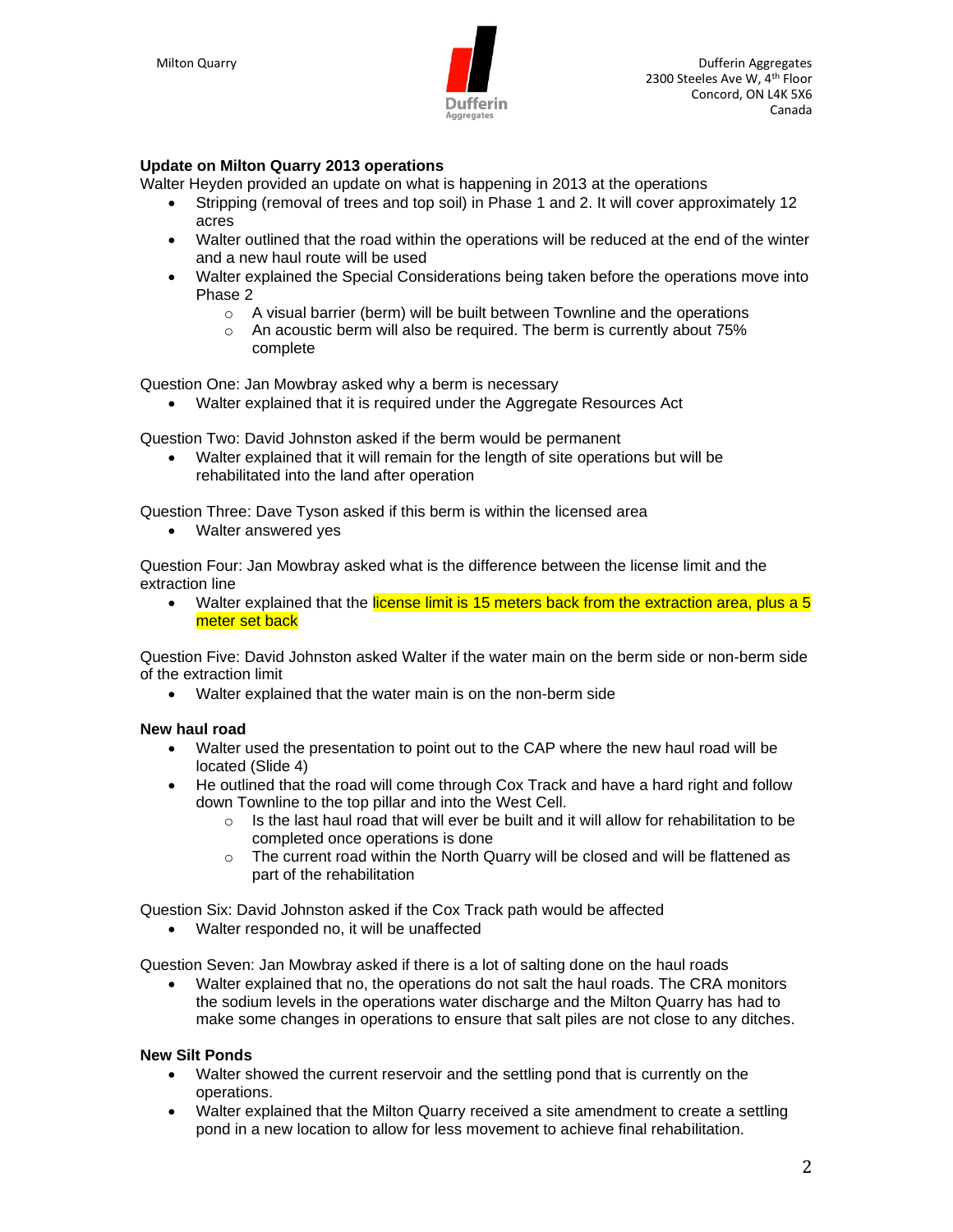

Milton Quarry **Dufferin Aggregates Dufferin Aggregates Dufferin Aggregates** 2300 Steeles Ave W, 4th Floor Concord, ON L4K 5X6 Canada

# **2013 Operations**

- Production will be March 1st to November 30<sup>th</sup>
- Blasting February 15th to November 15th
- 4.2M tonnes budgeted
	- o 1 million tonnes from the North Quarry
	- o 3,200,000 million tonnes from the West Cell
- 4.2M tonnes to be shipped

## **CSR Activities**

2012

- Together for the communities
- 45+ paid volunteer days from Milton
- Halton Children's Water Festival
- Nassagawa Rural Road Clean up
- Milton District Hospital Foundation
- Chamber of Commerce Farmers Market, Board of Directors

Kim Wilson suggested having a clean up behind the fences around the operations

#### 2013

- Tree Planting April 27th
- Open House June 1st
- Darling House Silver sponsorship
- Chamber of Commerce Community Awards Gala Gold sponsorship

Together for the Communities – Holcim across Canada

- 3,838 different volunteer activities
- Led or contributed to 450+ community activities
- 1500 views on YouTube
- Winner of the Green Living Excellence in Corporate Responsibility Award
- Photo exhibit and celebration event held at Holcim Gallery
- Marked a milestone to give back 100 years worth of volunteer service to our local communities (Holcim Canada)

## **Question/Discussion**

Question Eight: David Johnston asked if the business were to get busy, how does the operation increase its output from 4.2 million tonnes.

- Walter explained that the operations would have to move to a 24-hour day production, which is not ideal for employee scheduling
- Walter explained that the other option would be to extend the operation to December 2013, rather than November 2013

Question Nine: Jan Mowbray asked if 5.5 million tonnes (more than 4.2M) has been taken out before

• Walter explained that yes, during the creation of the 407 the operations had to go over its budgeted extraction amount.

Question Ten: David Johnston asked if the 4.2 million tonne budget is already filled with orders

• Walter explained that it is just a projection and that no orders have been filled. The projection gets updated on a monthly basis depending on the amount needed by companies in the area.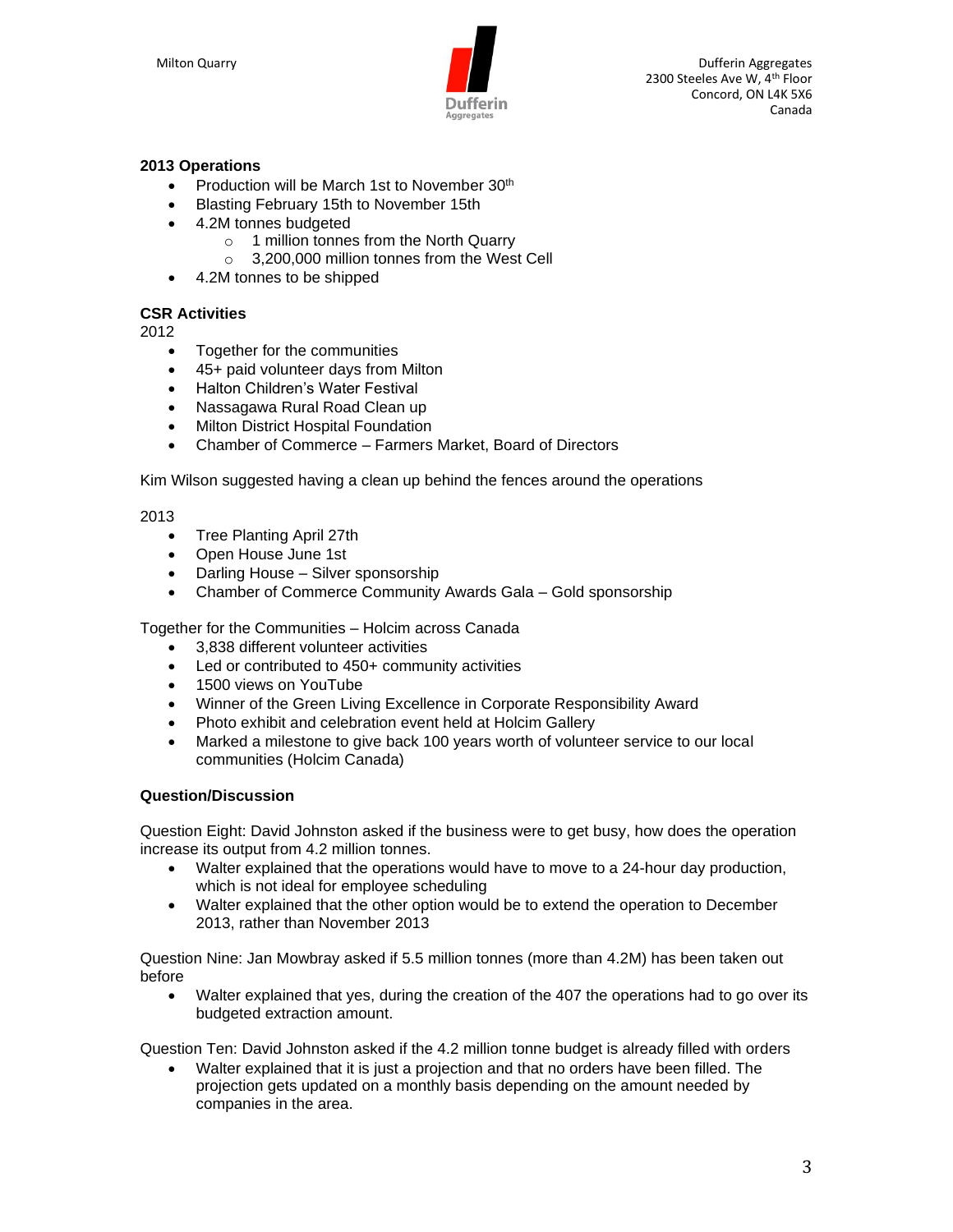

Question Eleven: Kim Wilson asked what stage the operations is at in the East Cell

- Walter explained that there are some specific criteria that need to be met before the operations move into that cell.
- Monitoring of the Jefferson Salamander needs to be completed and submitted to the MNR. Currently the habitat is better than it has ever been and therefore the actions taken by the operations are working. There will be continued monitoring of the salamanders this year.

Question Twelve: Julie Carslake asked what the hours of operation are for the North Quarry.

• The hours are from 7am to  $1:30 \text{pm}$ , Monday to Friday

Walter gave Kim Wilson an overview of the new haul route that will go along Townline

Question Thirteen: Kim Wilson asked how much longer the North Quarry will be in operation

• Walter explained that currently the operations will end 2014 in the North Quarry and will move to the West Cell at that time

Question Fourteen: Kim Wilson inquired if the noise is too loud at his home, what can he do and who can he call

• Walter suggests that Kim calls himself

Kim explained that he has had police out to his home because the noise from blasting is too loud

Colin Best explained that there are town by-laws in place to deal with sound issues and that representatives can come to Kim's home to monitor the sound. Colin explained that there is an after-hours number to call and told Kim he will provide him with the proper phone number to contact.

Question Fifteen: Kim asked if the water levels within the Milton Quarry are maintaining and if there is flooding.

- Walter explained that there has been no change to water levels within the water management system at the operation
- Walter suggested sending Kim the water levels reports from previous years
- Walter suggested setting up a meeting with CRA to better explain the system to Kim

Question Sixteen: Kim Wilson asked Colin Best about the hydrogeologist (Arlena) and if he is able to get her phone number and email.

• Walter answered saying that he will provide Kim the proper email and phone number

Question Seventeen: Jan Mowbray asked which way the water runs

• Walter explained that the water runs from an East to West direction

#### **Action Items:**

- Walter and Letty to ask Melissa to speak at next meeting on CSR
- Walter to provide Kim Wilson with the contact information for Arlena (hydrogeologist in Halton Region)

#### **Next topic:**

- Melissa from Holcim Canada to discuss CSR
- Bird Studies Canada presentation

#### **Next meeting:**

First Wednesday of the month – Letty will suggest an exact date May 8th site tour

Adjournment